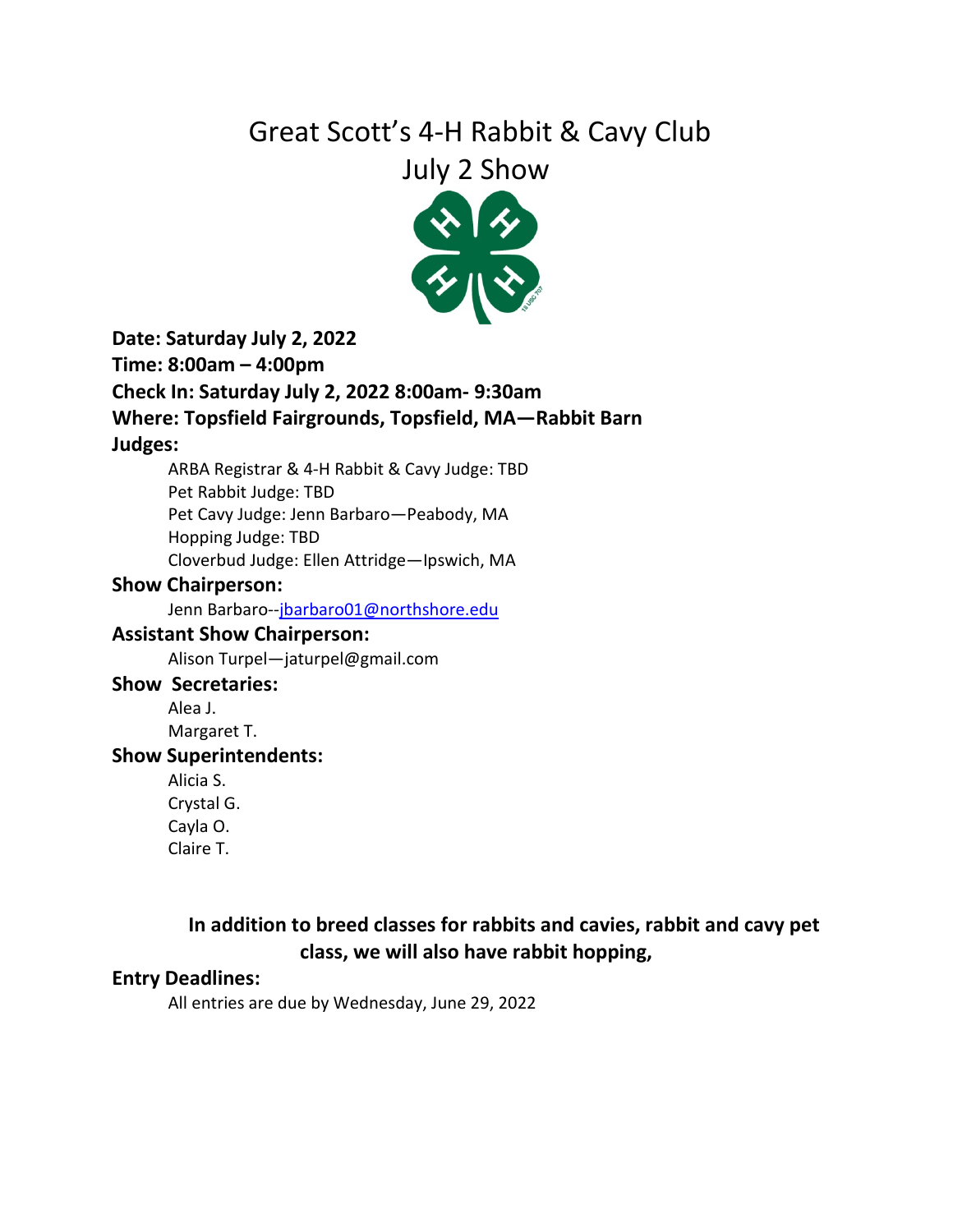- 1. Entries are \$3.00 per animal shown. Please make all checks/money orders payable to the Great Scott's 4-H Club and include payment with your entry.
- 2. We will accept Day of Show entries on July 2 on a first come first serve basis. Day of show entries will be \$5.00 per animal shown.
- 3. Please correctly fill in all required fields on the entry form. If you have questions about how to fill out your entry form, please contact the Show Chairperson or the Assistant Show Chairperson.

#### **Check In Information**

- 1. Check in will be Saturday July 2, 2022 from 8:00am to 9:30am.
- 2. All animals MUST be in the showroom by 9:30am, or they will be considered scratched.
- 3. This is a carrying cage show, so all animals must be transported in appropriate carriers with bottoms to catch urine/feces/hay.

#### **4-H Rabbit Hopping**

- 1. Rabbit hopping will be held on Saturday, July 2, 2022 between 10am and 4pm.
- 2. All rabbits (of any breed) are eligible to compete in Rabbit Hopping and do not need to be entered into the all breed show.
- 3. Rabbits must be at least 4 months of age to compete in Rabbit Hopping.
- 4. Does cannot compete in rabbit hopping while pregnant or nursing—any doe that has recently raised a litter should be no less than 8 weeks post delivery of kits.
- 5. All rabbits entered must be healthy, free from injury, and not pregnant or nursing at the time of competition.
- 6. Handlers cannot touch their animal with anything but their hand. Touching the animal with feet or any other object is not allowed and will result in disqualification.
- 7. Handlers cannot go over the jumps behind the animal—they must walk on either side of the course.
- 8. All animals MUST be presented to hop in an H-style harness. Other types of harness will not be allowed.
- 9. Tugging, pulling, or lifting the animal by the harness is not allowed and will result in disqualification.
- 10. Each animal will get to run the course three times in any direction. Each run will be scored for time and number of faults. Only the best run will be counted.
- 11. If the animal or handler knocks down any part of one jump, it counts as a fault. If the animal refuses to jump and must be lifted over a fence, that counts as a fault.
- 12. Reversal of direction at any point of the course will be considered a disqualification.
- 13. A maximum time of 2 minutes per run will be enforced, meaning if it takes your rabbit more than 2 minutes to get through the course that run will not be counted.
- 14. Handlers will be divided into classes based on age: Cloverbud 5-8, Junior 8-13, Senior 14 and up.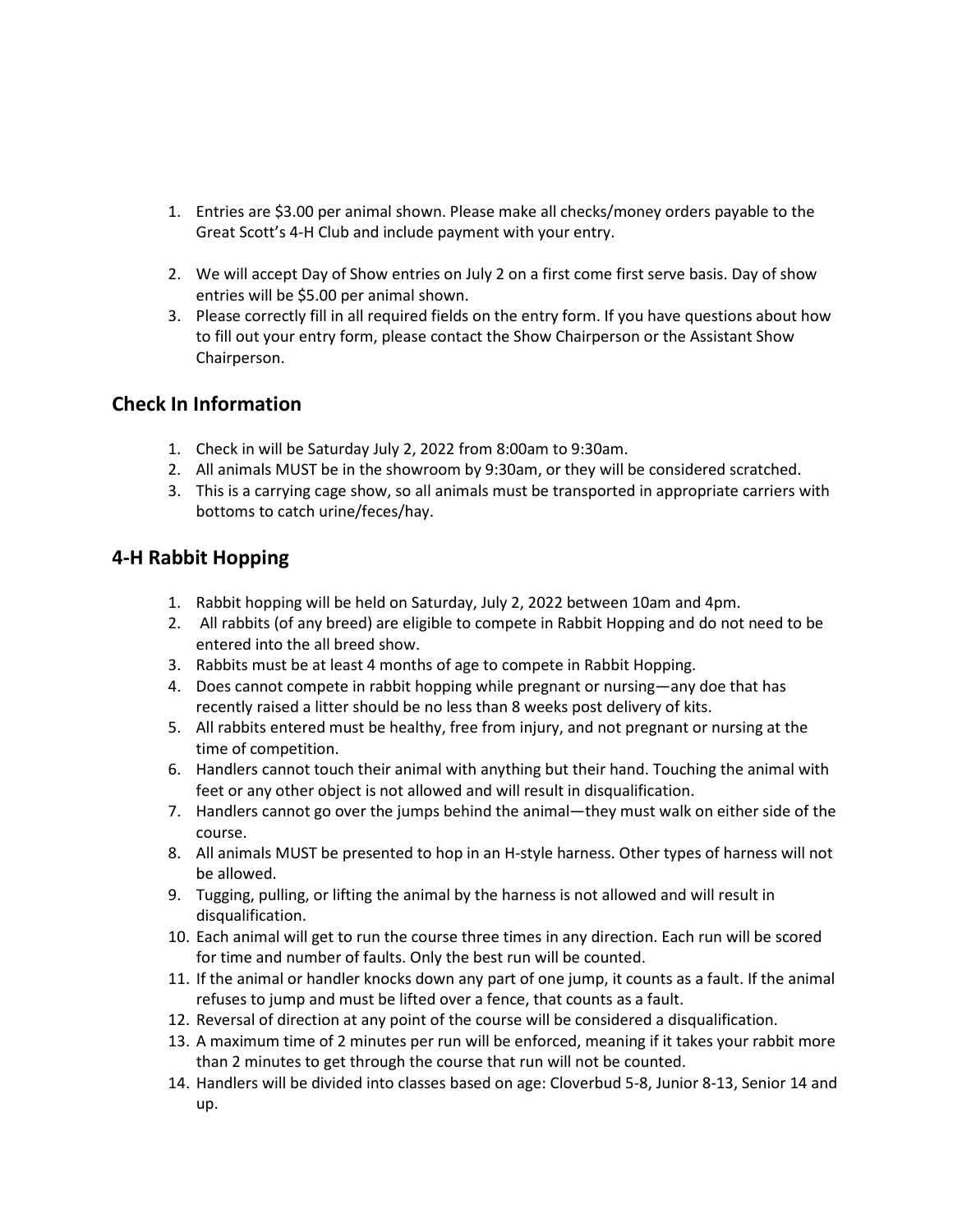- 15. Rabbits will be divided into classes based on ability level: Novice, Intermediate, and Advanced.
- 16. Exhibitors can run the course with more than one animal—each animal counts as a single entry.
- 17. An animal can only run the course in one class, handled by one exhibitor. Animals cannot be shared between handlers and re-run.
- 18. Entry fees are \$3.00 per animal and can be filled out and turned in the day of the show.

#### **Awards**

- 1. Trophies will be provided for Best of Breed and rosette ribbons will be provided for Best Opposite Sex of Breed.
- 2. Cloverbuds will be presented with participation rosettes.
- 3. Best in Show and  $1<sup>st</sup>$  Runner Up Trophies will be provided for both rabbits and cavies.
- 4. Placement ribbons will be available for places  $1<sup>st</sup>$  through  $5<sup>th</sup>$ .

#### **Rules & Regulations**

- 1. All animals MUST be checked in on Saturday July 2, 2022 between 8:00am and 9:30am. This is a carrying cage show, so all animals must be securely housed in appropriate travel cages (no full size cages, no baskets—secure cages only)
- 2. Any animals showing any signs of disease or poor health (including but not limited to: nasal discharge, wet tail, impacted feces, mites, open sores, sore hocks, vent disease, diarrhea, or any other unhealthy/unclean condition) that is deemed unfit to be shown must be removed from the show room immediately. Contagious conditions subject your entire entry to review, and one or all may be sent home. If you have any questions as to the health of your animal, please leave it home!
- 3. All decisions regarding the health and fitness of an animal to be shown will be reviewed by the Show Chairperson and/ more animals, please arrive before 9:00am for check in.
- 4. All animals must be in the showroom at time of show. Any disputes should be handled respectfully and calmly so a decision can be reached. The Show Chairperson and/or Assistant Show Chairperson have the final say in all decisions.
- 5. Please make sure carriers, chairs, coolers, etc are secure and placed in designated areas. Keep walkways and aisles clear—for everyone's safety.
- 6. All animals must be the bona fide property of the exhibitor. In the event that it is found out before, during, or after the show that the animal is not owned by the child showing it, all awards will be forfeited. Please follow this rule—we will enforce this rule in fairness to every child!
- 7. Judging starts promptly at 10am, so please arrive on time. All animals and exhibitors must remain in the showroom and on the Fairgrounds until closing. No animals can leave the showroom before this time without prior permission from the Show Chairperson and/or Assistant Show Chairperson. If animals are removed before closing without prior permission, all awards and premiums will be forfeited.
- 8. All judging will be done according to ARBA/ACBA standards (excluding Pet & Cloverbud classes). Classes will be provided and awards will be given for all CURRENTLY RECOGNIZED breeds and varieties only. Working breeds and varieties that have a working standard (Lionheads, Velveteen Lops, etc) may be entered; however, the exhibitor must present a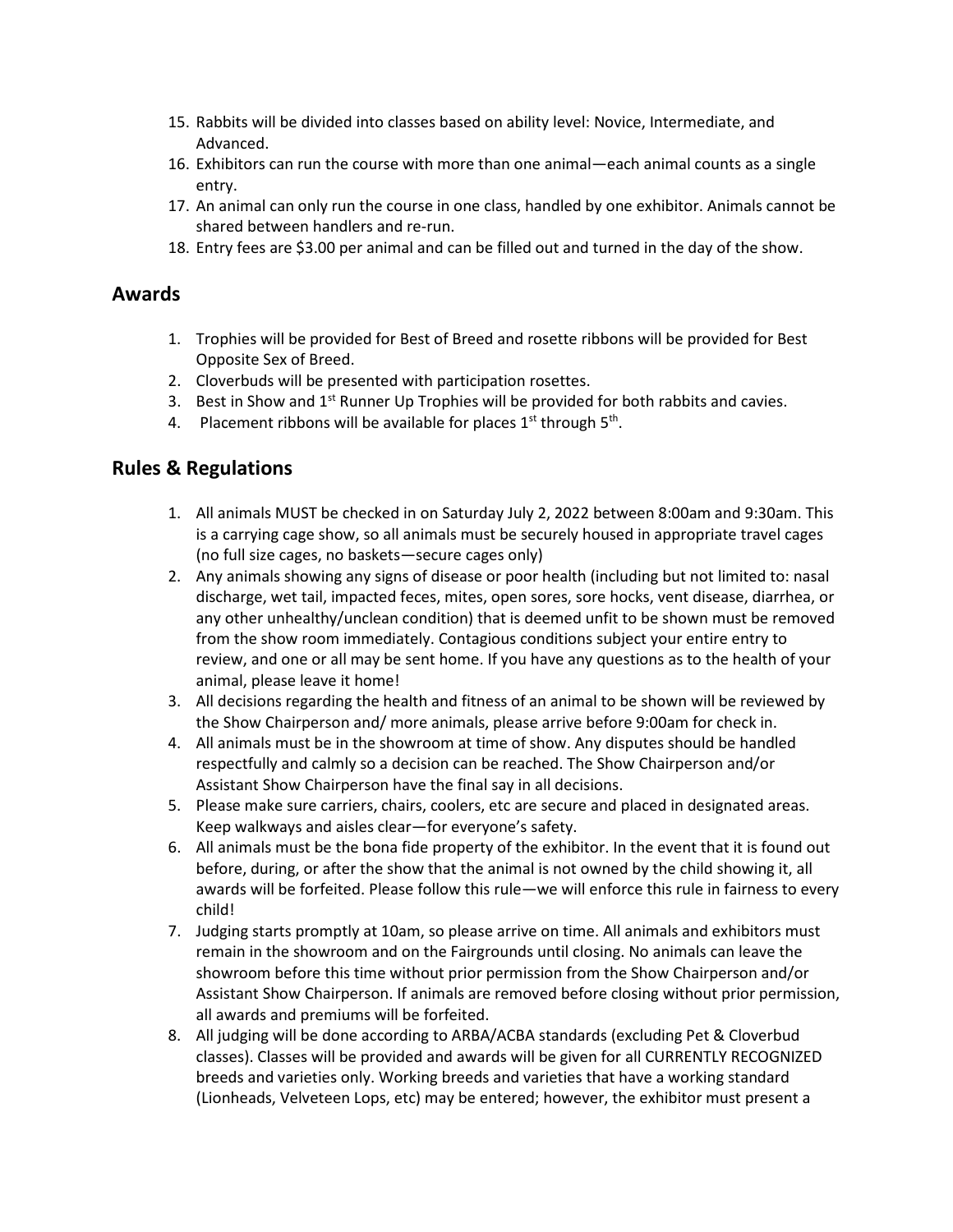copy of the working standard at the time of entry. Per ARBA rules, animals shown under a working standard are only eligible to advance within their own breed class, and cannot compete for Best In Show.

- 9. All rabbits MUST be tattooed in the left ear with black ink. All tattoos should be visible and easy to read. Illegible or unclear tattoos are subject to refusal. **THERE IS ABSOLUTELY NO TATTOING ON THE FAIRGROUNDS!** If you need your animal tattooed, please make arrangements at least one week in advance. **\*\*\*\*ABSOLUTELY NO EXCEPTIONS\*\*\*\***
- 10. All cavies MUST be tagged in the left ear with a cavy tag. **THERE IS ABSOLUTELY NO TAGGING ON THE FAIRGROUNDS!** If you need your animal tagged, please make arrangements at least one week in advance. **\*\*\*\*ABSOLUTELY NO EXCEPTIONS\*\*\***
- 11. In accordance with government regulations, there will be a cloverbud class for participants between the age of 5 and 7 years. In order to compete in regular breed classes, exhibitors must have turned 8 as of January  $1<sup>st</sup>$ , 2022. There are no exceptions to this rule, and under no circumstance can a cloverbud compete in regular classes.
- 12. There will be a pet class for all animals that are not eligible to compete in regular breed classes. ONLY PET ANIMALS CAN BE SHOWN IN PET CLASS. Animals shall be considered "pet quality" if they are one or more of the following: mixed bred, spayed or neutered, or have one or more major disqualifications. White toenails, poor coat color, poor coat condition, overweight, underweight, old age etc. etc are NOT qualifications for pet class. Unrecognized varieties (i.e. Harlequin Mini Lops or Mini Rexes, Broken colored White Cresteds etc.), off colored eyes (Vienna markings—colored rabbit with blue eyes), improper spotting/white coloration (Vienna markings- white nose, white feet, dutch markings on a non-dutch breed, etc) are all examples of purebred animals that qualify for pet class. On your entry form please write PET RABBIT or PET CAVY under variety, and be sure to include an ear number and sex.
- 13. All animals must be carried to the show table by the exhibitor during check in and the show. Parents or siblings may assist the exhibitor to ensure child safety, HOWEVER the child must be the one showing/checking in the animals. Junior leaders are always available to help younger members—if you'd like an older member to be assigned to help your child, please talk with the Show Secretary.
- 14. The exhibitor must be present at the time of judging. If the exhibitor is not present, animals will not be shown for them, and will be considered scratched from the show. Exhibitors will be given a maximum of 3 minutes to get their animals to the show table after the first call has been made.
- 15. Great Scott's 4-H Rabbit & Cavy Club and the Topsfield Fair cannot be held responsible for loss or injury to animals, persons, and/or property, however all reasonable and prudent measures will be taken to ensure everyone's safety.
- 16. As stated in the Great Scott's 4-H Rabbit & Cavy Club Constitution, all children are the sole responsibility of their parent or guardian. The club asks that all children are supervised at all times while attending the show.
- 17. Please do not speak to any members of the media. Direct them to the Show Chairperson and/or Assistant Show Chairperson.
- 18. No animal under the age of 8 weeks is allowed on the Fairgrounds. Please leave babies and moms with babies home! It's very stressful on the animals, and gives members of the public the wrong idea!

#### **How To Fill Out Your Entry Form**